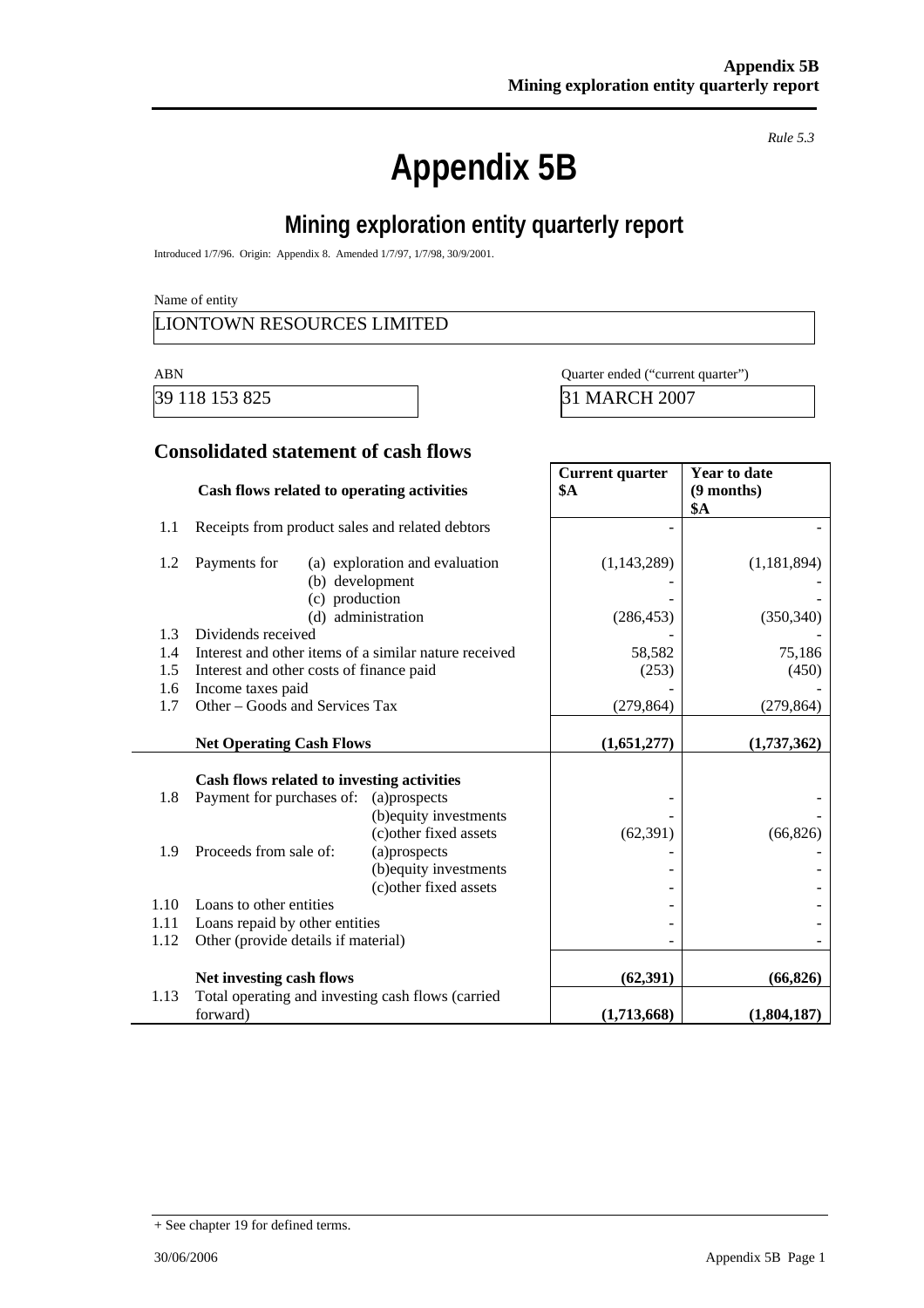| 1.14<br>1.15<br>1.16<br>1.17<br>1.18<br>1.19 | Cash flows related to financing activities<br>Proceeds from issues of shares, options, etc. (net)<br>Proceeds from sale of forfeited shares<br>Proceeds from borrowings<br>Repayment of borrowings<br>Dividends paid<br>Other | (491,713)<br>(32,813)<br>(20,312) | 6,348,634<br>266,190<br>(318, 625)<br>(20, 312) |
|----------------------------------------------|-------------------------------------------------------------------------------------------------------------------------------------------------------------------------------------------------------------------------------|-----------------------------------|-------------------------------------------------|
|                                              | Net financing cash flows                                                                                                                                                                                                      | (544, 838)                        | 6,275,886                                       |
|                                              | Net increase (decrease) in cash held                                                                                                                                                                                          | (2,258,506)                       | 4,471,698                                       |
| 1.20<br>1.21                                 | Cash at beginning of quarter/year to date<br>Exchange rate adjustments to item 1.20                                                                                                                                           | 6,731,982                         | 1,778                                           |
| 1.22                                         | Cash at end of quarter                                                                                                                                                                                                        | 4.473.476                         | 4.473.476                                       |

#### **Payments to directors of the entity and associates of the directors**  Payments to related entities of the entity and associates of the related entities

|      |                                                                  | Current quarter<br>\$A |
|------|------------------------------------------------------------------|------------------------|
| 1.23 | Aggregate amount of payments to the parties included in item 1.2 | 128,710                |
| 1.24 | Aggregate amount of loans to the parties included in item 1.10   | Nil                    |

1.25 Explanation necessary for an understanding of the transactions

Item 1.7 – GST paid is claimable from the ATO and will be received in the next quarter. Item 1.23 consists of legal fees paid to a director related entity, directors fees, salaries and wages and superannuation paid to directors and a service charge paid to a related entity for the provision of corporate services. All transactions are on commercial terms and conditions.

#### **Non-cash financing and investing activities**

- 2.1 Details of financing and investing transactions which have had a material effect on consolidated assets and liabilities but did not involve cash flows N/A
- 2.2 Details of outlays made by other entities to establish or increase their share in projects in which the reporting entity has an interest N/A

#### **Financing facilities available**

*Add notes as necessary for an understanding of the position.* 

|     |                             | Amount available<br>\$A | Amount used<br>-SA |
|-----|-----------------------------|-------------------------|--------------------|
| 3.1 | Loan facilities             | Nil                     | <b>Nil</b>         |
| 3.2 | Credit standby arrangements | Nil                     | <b>Nil</b>         |

<sup>+</sup> See chapter 19 for defined terms.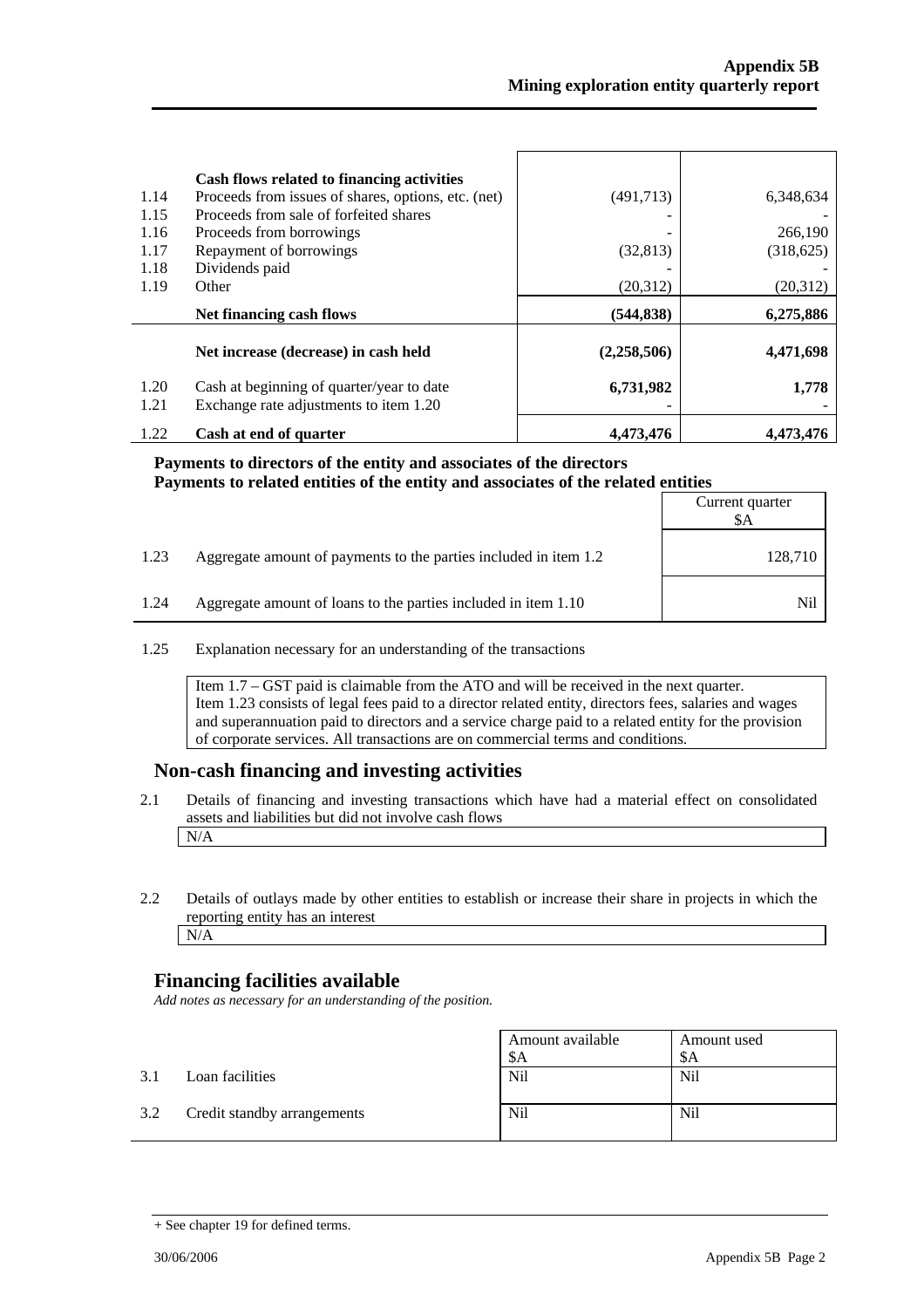#### **Estimated cash outflows for next quarter**

|     | <b>Total</b>               | \$1,125,000 |
|-----|----------------------------|-------------|
|     |                            |             |
| 4.2 | Development                | Nil         |
|     |                            |             |
| 4.1 | Exploration and evaluation | \$1,125,000 |
|     |                            | \$A         |

## **Reconciliation of cash**

| Reconciliation of cash at the end of the quarter (as shown in<br>the consolidated statement of cash flows) to the related items<br>in the accounts is as follows. |                                                  | Current quarter<br>\$A | Previous quarter<br>\$Α |
|-------------------------------------------------------------------------------------------------------------------------------------------------------------------|--------------------------------------------------|------------------------|-------------------------|
| 5.1                                                                                                                                                               | Cash on hand and at bank                         | 4,473,476              | 6,731,982               |
| 5.2                                                                                                                                                               | Deposits at call                                 |                        |                         |
| 5.3                                                                                                                                                               | Bank overdraft                                   |                        |                         |
| 5.4                                                                                                                                                               | Other (Bank Guarantee)                           |                        |                         |
|                                                                                                                                                                   | <b>Total: cash at end of quarter</b> (item 1.22) | 4,473,476              | 6,731,982               |

### **Changes in interests in mining tenements**

| 6.1 | Interests in      | Tenement              | Nature of interest             | Interest at      | Interest at |
|-----|-------------------|-----------------------|--------------------------------|------------------|-------------|
|     | mining            | reference             | (note (2))                     | beginning of     | end of      |
|     | tenements         |                       |                                | quarter          | quarter     |
|     | relinquished,     |                       |                                |                  |             |
|     | reduced or lapsed |                       |                                |                  |             |
|     |                   | <b>Cowan Nickel</b>   |                                |                  |             |
|     |                   | Project               |                                |                  |             |
|     |                   | P15/4597              | Relinquishment of Nickel       | 100% interest in | 0%          |
|     |                   |                       | rights back to tenement holder | Nickel Rights    |             |
|     |                   | P <sub>15</sub> /4598 | Relinquishment of Nickel       | 100% interest in | 0%          |
|     |                   |                       | rights back to tenement holder | Nickel Rights    |             |
|     |                   | P <sub>15</sub> /4599 | Relinquishment of Nickel       | 100% interest in | 0%          |
|     |                   |                       | rights back to tenement holder | Nickel Rights    |             |
|     |                   | P <sub>15</sub> /4600 | Relinquishment of Nickel       | 100% interest in | 0%          |
|     |                   |                       | rights back to tenement holder | Nickel Rights    |             |
|     |                   | P15/4627              | Relinquishment of Nickel       | 100% interest in | 0%          |
|     |                   |                       | rights back to tenement holder | Nickel Rights    |             |
|     |                   | P15/4628              | Relinquishment of Nickel       | 100% interest in | 0%          |
|     |                   |                       | rights back to tenement holder | Nickel Rights    |             |
|     |                   | M15/0031              | Relinquishment of Nickel       | 100% interest in | 0%          |
|     |                   |                       | rights back to tenement holder | Nickel Rights    |             |
|     |                   | M15/0225              | Relinquishment of Nickel       | 100% interest in | 0%          |
|     |                   |                       | rights back to tenement holder | Nickel Rights    |             |
|     |                   | M15/0289              | Relinquishment of Nickel       | 100% interest in | 0%          |
|     |                   |                       | rights back to tenement holder | Nickel Rights    |             |
|     |                   | M15/0325              | Relinquishment of Nickel       | 100% interest in | 0%          |
|     |                   |                       | rights back to tenement holder | Nickel Rights    |             |
|     |                   | M15/0351              | Relinquishment of Nickel       | 100% interest in | 0%          |
|     |                   |                       | rights back to tenement holder | Nickel Rights    |             |

<sup>+</sup> See chapter 19 for defined terms.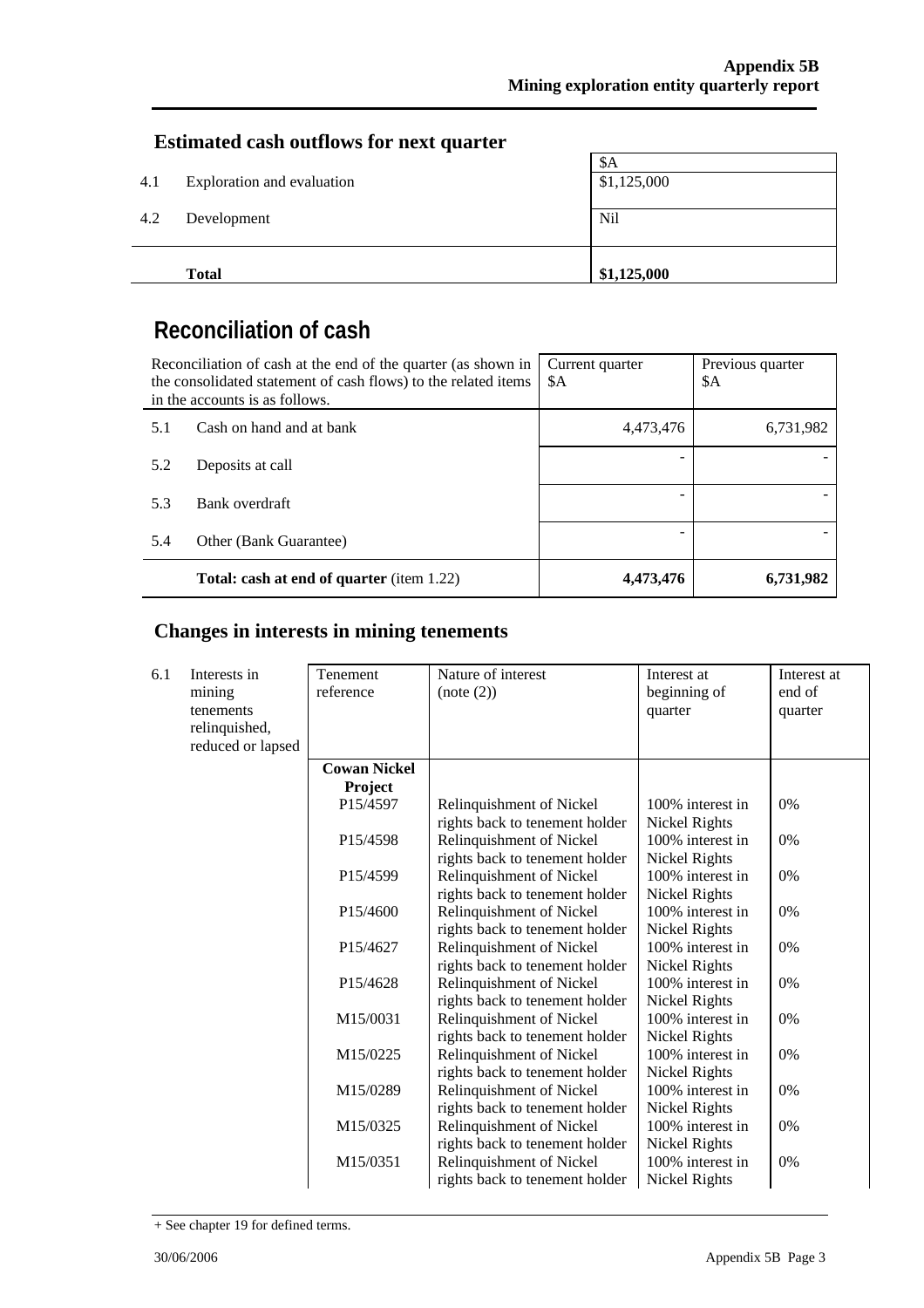| 6.1 | Interests in<br>mining | Tenement<br>reference | Nature of interest<br>(note (2)) | Interest at<br>beginning of | Interest at<br>end of |
|-----|------------------------|-----------------------|----------------------------------|-----------------------------|-----------------------|
|     | tenements              |                       |                                  | quarter                     | quarter               |
|     | relinquished,          |                       |                                  |                             |                       |
|     | reduced or lapsed      |                       |                                  |                             |                       |
|     |                        | M15/0506              | Relinquishment of Nickel         | 100% interest in            | $0\%$                 |
|     |                        |                       | rights back to tenement holder   | Nickel Rights               |                       |
|     |                        | M15/0528              | Relinquishment of Nickel         | 100% interest in            | $0\%$                 |
|     |                        |                       | rights back to tenement holder   | Nickel Rights               |                       |
|     |                        | M15/0597              | Relinquishment of Nickel         | 100% interest in            | 0%                    |
|     |                        |                       | rights back to tenement holder   | Nickel Rights               |                       |
|     |                        | M15/0616              | Relinquishment of Nickel         | 100% interest in            | $0\%$                 |
|     |                        |                       | rights back to tenement holder   | Nickel Rights               |                       |
|     |                        | M15/0665              | Relinquishment of Nickel         | 100% interest in            | $0\%$                 |
|     |                        |                       | rights back to tenement holder   | Nickel Rights               |                       |
|     |                        | M15/0684              | Relinquishment of Nickel         | 100% interest in            | $0\%$                 |
|     |                        |                       | rights back to tenement holder   | Nickel Rights               |                       |
|     |                        | M15/0685              | Relinquishment of Nickel         | 100% interest in            | $0\%$                 |
|     |                        |                       | rights back to tenement holder   | Nickel Rights               |                       |

| 6.2 | Interests in<br>mining<br>tenements<br>acquired or<br>increased | Tenement<br>reference | Nature of interest<br>(note (2))                                                     | Interest at<br>beginning<br>of quarter | Interest at end<br>of quarter |
|-----|-----------------------------------------------------------------|-----------------------|--------------------------------------------------------------------------------------|----------------------------------------|-------------------------------|
|     |                                                                 | E15/148               | 60% Participating Interest<br>earned under Junction South<br>Joint Venture Agreement | $0\%$                                  | 60%                           |
|     |                                                                 | ML 15/654             | 60% Participating Interest<br>earned under Junction South<br>Joint Venture Agreement | $0\%$                                  | 60%                           |
|     |                                                                 | ML 15/655             | 60% Participating Interest<br>earned under Junction South<br>Joint Venture Agreement | $0\%$                                  | 60%                           |
|     |                                                                 | MLA 15/1052           | 60% Participating Interest<br>earned under Junction South<br>Joint Venture Agreement | $0\%$                                  | 60%                           |

<sup>+</sup> See chapter 19 for defined terms.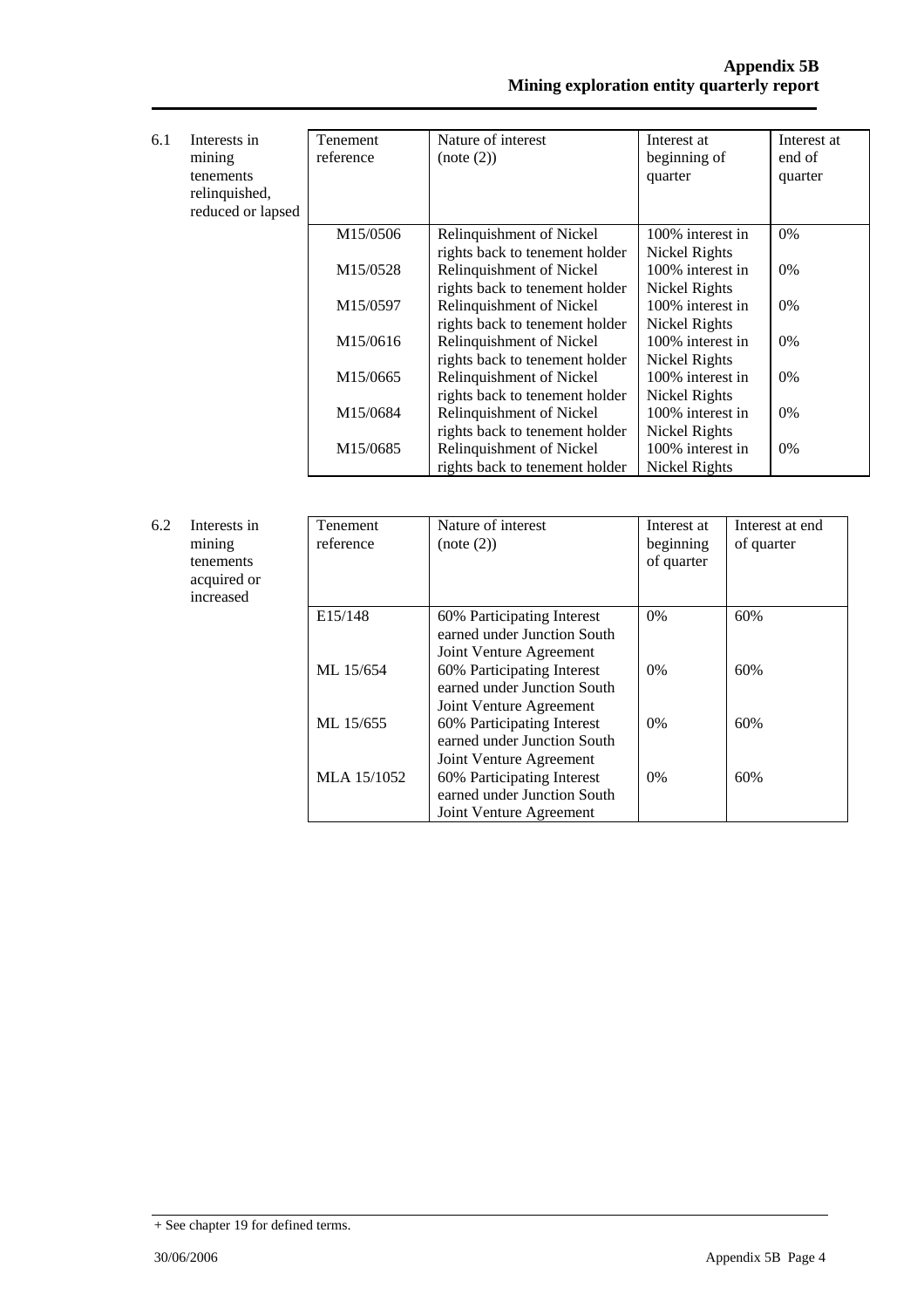#### **(1) Issued and quoted securities at end of current quarter**

*Description includes rate of interest and any redemption or conversion rights together with prices and dates.* 

|      |                                  | Total number         | Number quoted | Issue price per<br>security (see note | Amount paid up per<br>security (see note 3) |
|------|----------------------------------|----------------------|---------------|---------------------------------------|---------------------------------------------|
|      |                                  |                      |               | $3)$ (cents)                          | (cents)                                     |
| 7.1  | Preference                       | Nil                  | Nil           | Nil                                   | Nil                                         |
|      | <sup>+</sup> securities          |                      |               |                                       |                                             |
|      | (description)                    |                      |               |                                       |                                             |
| 7.2  | Changes during                   | N/A                  | N/A           | N/A                                   | $\rm N/A$                                   |
|      | quarter                          |                      |               |                                       |                                             |
|      | (a) Increases<br>through issues  |                      |               |                                       |                                             |
|      | (b) Decreases                    |                      |               |                                       |                                             |
|      | through returns                  |                      |               |                                       |                                             |
|      | of capital, buy-                 |                      |               |                                       |                                             |
|      | backs.                           |                      |               |                                       |                                             |
| 7.3  | <sup>+</sup> Ordinary            | 79,000,009           | 61,815,298    | N/A                                   | N/A                                         |
|      | securities                       |                      |               |                                       |                                             |
| 7.4  | Changes during                   |                      |               |                                       |                                             |
|      | quarter                          |                      |               |                                       |                                             |
|      | (a) Increases                    | Nil                  | Nil           | N/A                                   | N/A                                         |
|      | through issues                   |                      |               |                                       |                                             |
|      | (b) Decreases                    | Nil                  | Nil           | N/A                                   | N/A                                         |
|      | through returns                  |                      |               |                                       |                                             |
|      | of capital.                      |                      |               |                                       |                                             |
| 7.5  | <sup>+</sup> Convertible         | Nil                  | Nil           | N/A                                   | N/A                                         |
|      | debt securities<br>(description) |                      |               |                                       |                                             |
| 7.6  | Changes during                   | Nil                  | Nil           | N/A                                   | N/A                                         |
|      | quarter                          |                      |               |                                       |                                             |
|      | (a) Increases                    |                      |               |                                       |                                             |
|      | through issues                   |                      |               |                                       |                                             |
|      | (b) Decreases                    |                      |               |                                       |                                             |
|      | through                          |                      |               |                                       |                                             |
|      | securities                       |                      |               |                                       |                                             |
|      | matured.                         |                      |               |                                       |                                             |
| 7.7  | <b>Options</b>                   |                      |               | Exercise price                        | Expiry date                                 |
|      | <b>Share Options</b>             | 5,475,000            | Nil           | \$0.25                                | 18.12.2009                                  |
|      |                                  | 1,500,000<br>250,000 | Nil<br>Nil    | \$0.25<br>\$0.25                      | 31.12.2009<br>9.1.2010                      |
|      |                                  |                      |               |                                       |                                             |
| 7.8  | Issued during                    |                      |               |                                       |                                             |
|      | quarter                          |                      |               |                                       |                                             |
|      |                                  |                      |               | Exercise price                        | <b>Expiry Date</b>                          |
|      | <b>Share Options</b>             | 250,000              | Nil           | \$0.25                                | 9.1.2010                                    |
|      |                                  |                      |               |                                       |                                             |
| 7.9  | <b>Exercised</b> during          | Nil                  | Nil           | Nil                                   | $\rm{Nil}$                                  |
|      | quarter                          |                      |               |                                       |                                             |
| 7.10 | Expired during                   | Nil                  | Nil           | N/A                                   | $\rm N/A$                                   |
|      | quarter                          |                      |               |                                       |                                             |
| 7.11 | <b>Debentures</b>                | Nil                  | Nil           |                                       |                                             |
|      | (totals only)                    |                      |               |                                       |                                             |
| 7.12 | <b>Unsecured</b>                 | Nil                  | Nil           |                                       |                                             |
|      | notes (totals                    |                      |               |                                       |                                             |
|      | only)                            |                      |               |                                       |                                             |

<sup>+</sup> See chapter 19 for defined terms.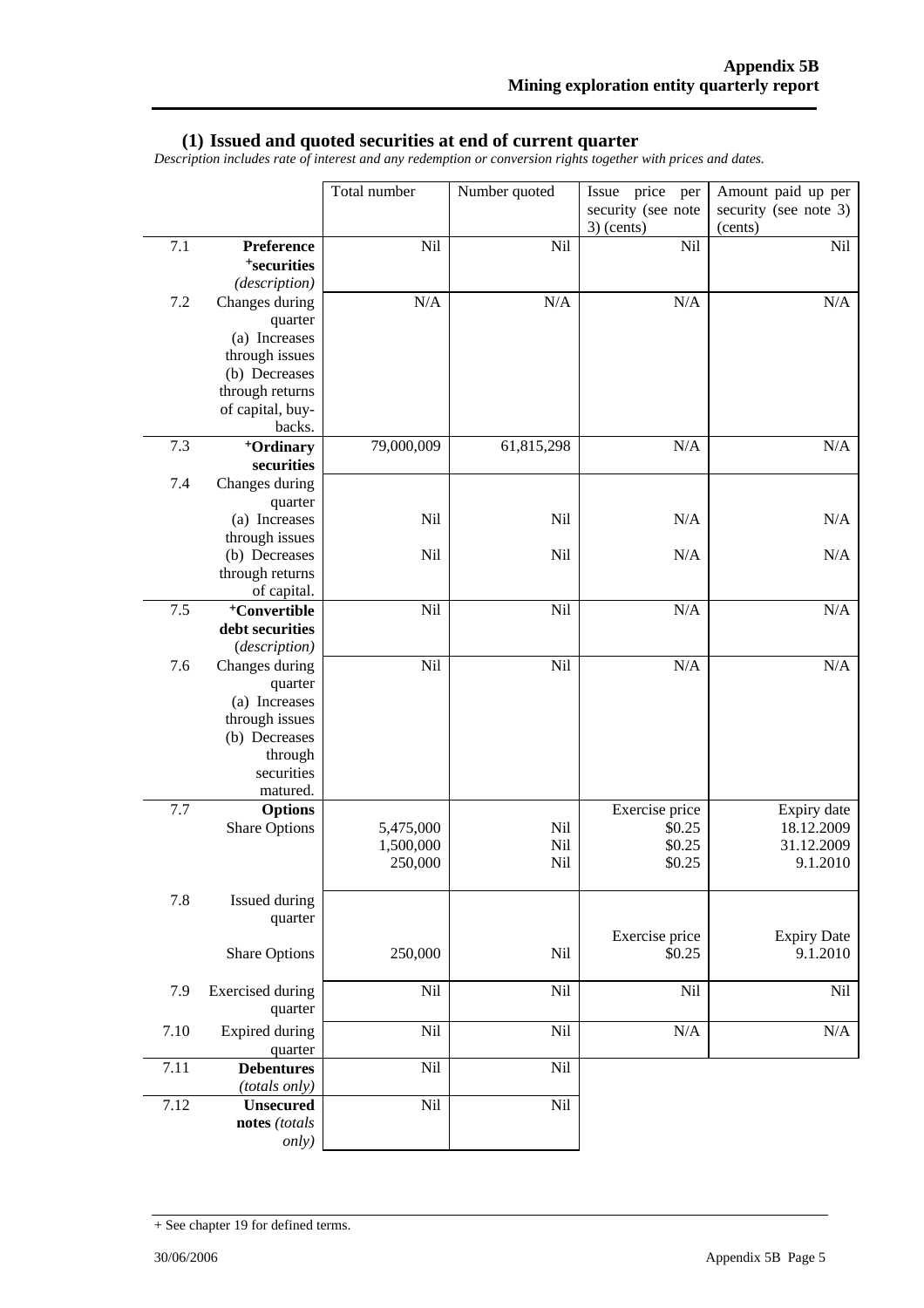## **Compliance statement**

- 1 This statement has been prepared under accounting policies which comply with accounting standards as defined in the Corporations Act or other standards acceptable to ASX (see note 4).
- 2 This statement does give a true and fair view of the matters disclosed.

Sign here: Date: 30 April 2007

Company Secretary

Print name: Richard Hacker

<sup>+</sup> See chapter 19 for defined terms.